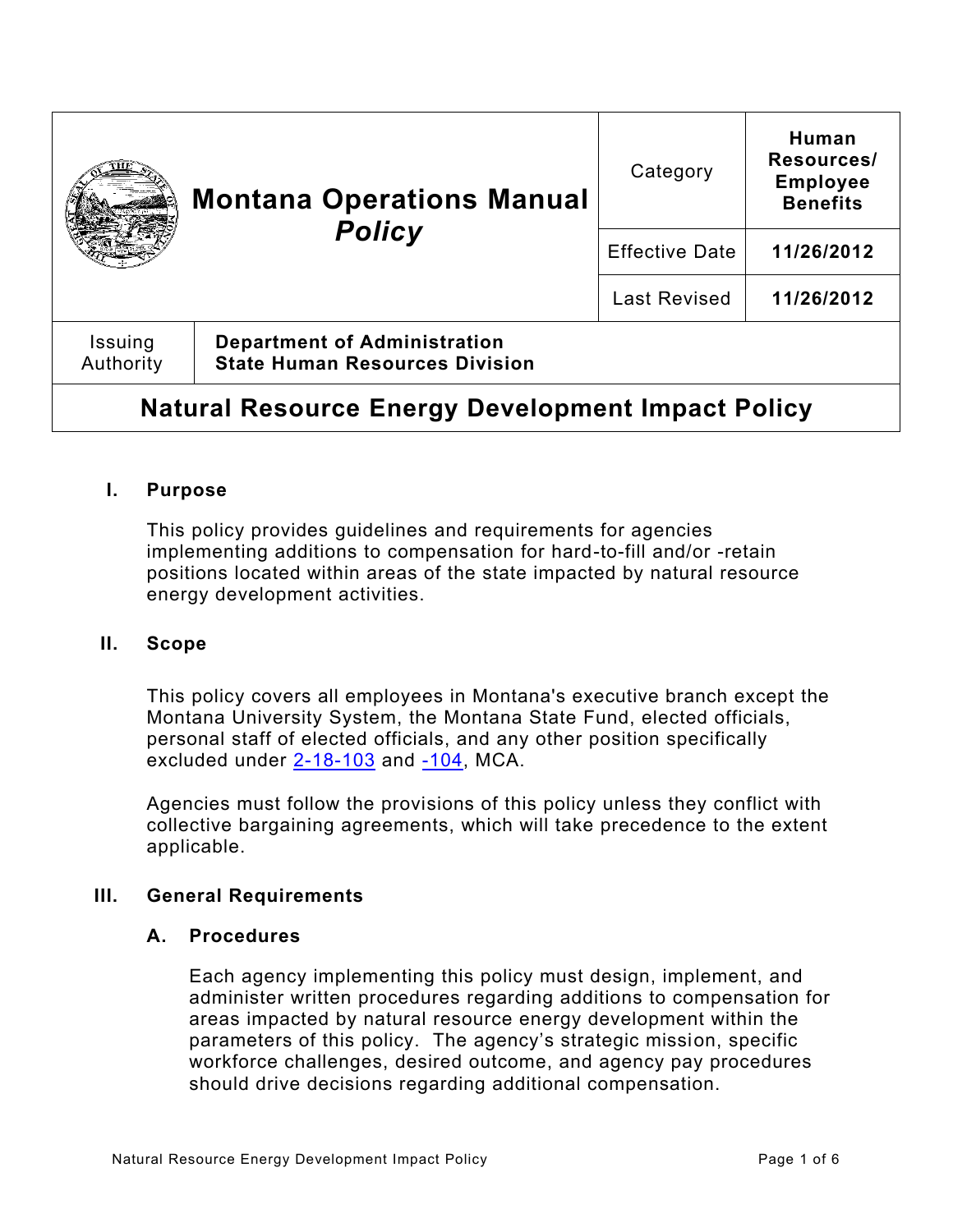Agency pay procedures must:

- 1. be fiscally responsible, actively managed, and consistently applied with the agency's mission and objectives;
- 2. identify procedures for implementing the various types of additional compensation needed by an agency as addressed in this policy; and
- 3. be filed with the Department of Administration.

Agency management must review the effectiveness of the agency's pay procedures under this policy at least annually.

# **B. Additional Compensation Considerations**

- 1. Additions to compensation may be available to State of Montana employees who are employed in mission-essential, hard-to-fill job positions located within areas of the state affected by natural resource energy development activities.
- 2. Additional compensation considerations are intended to help offset the competitive pressure and higher costs of living within areas of the state affected by natural resource energy development activities and to improve an agency's ability to attract and retain employees. The additional compensation considerations are not designed to enhance an employee's current standard of living.
- 3. Consideration for additional compensation will be determined on a case-by-case basis.
- 4. The agency head or designee must approve all additions to compensation under this policy. Agency management shall properly document the type and reason for the additional compensation in the employee's personnel record. An employee's compensation may be modified through the lump-sum adjustment types described below:
	- a. Housing Allowance (for rental or home ownership)
	- b. Travel Subsidy
	- c. Signing Incentive
	- d. Retention Incentive
- 5. Special contingencies may be used if approved by agency management.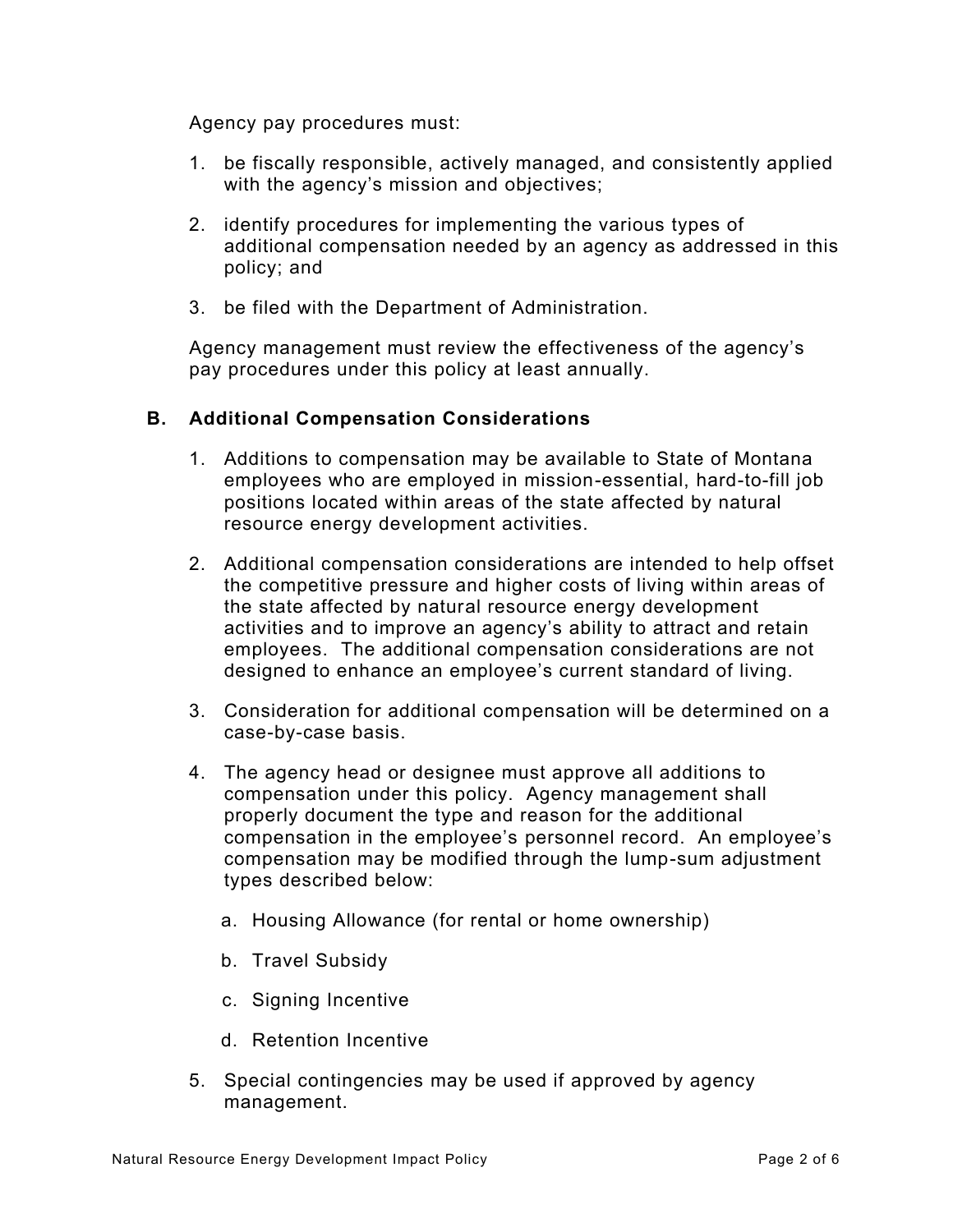- 6. Agency management shall properly document the type of additional compensation in the employee's HRIS record using SABHRS coding.
- 7. All additions to compensation are taxable and are to be included in the computation of overtime rates as required by IRS regulations.

# **C. Agency Implementation and Continuation Requirements**

- 1. Agency management will establish internal procedures to administer additional compensation authorized by this policy. Agency management will review the effectiveness of its internal procedures at least annually and determine if the agency continues, revises, or discontinues its procedure.
- 2. Employees can request reconsideration if significant changes occur before their next annual revalidation. If agency management determines an employee or group of employees is no longer impacted, agency management can discontinue additional compensation authorized under this policy.
- 3. Continuation of additional compensation depends upon the availability of funding. Additional compensation amounts can change and/or be eliminated at any time without notice. It is recommended that a 30-day notice be provided if possible to an employee when an additional compensation agreement is changed or eliminated.

# **D. Additional Compensation Types and Administration Procedures**

Agency management may provide additional compensation through the adjustment types described below:

- 1. **Housing-allowance payments** are intended to help offset the competitive pressure and higher cost of rental and purchased housing within areas of the state affected by natural resource economic development activities and to improve an Agency's ability to attract and retain employees.
	- a. The employee population includes new and current employees.
	- b. Agency management should use a process where an employee provides to the agency documentation proving the inability to acquire and/or maintain affordable housing.
	- c. Agency management must document the method used to determine the housing-allowance amount. Housing-allowance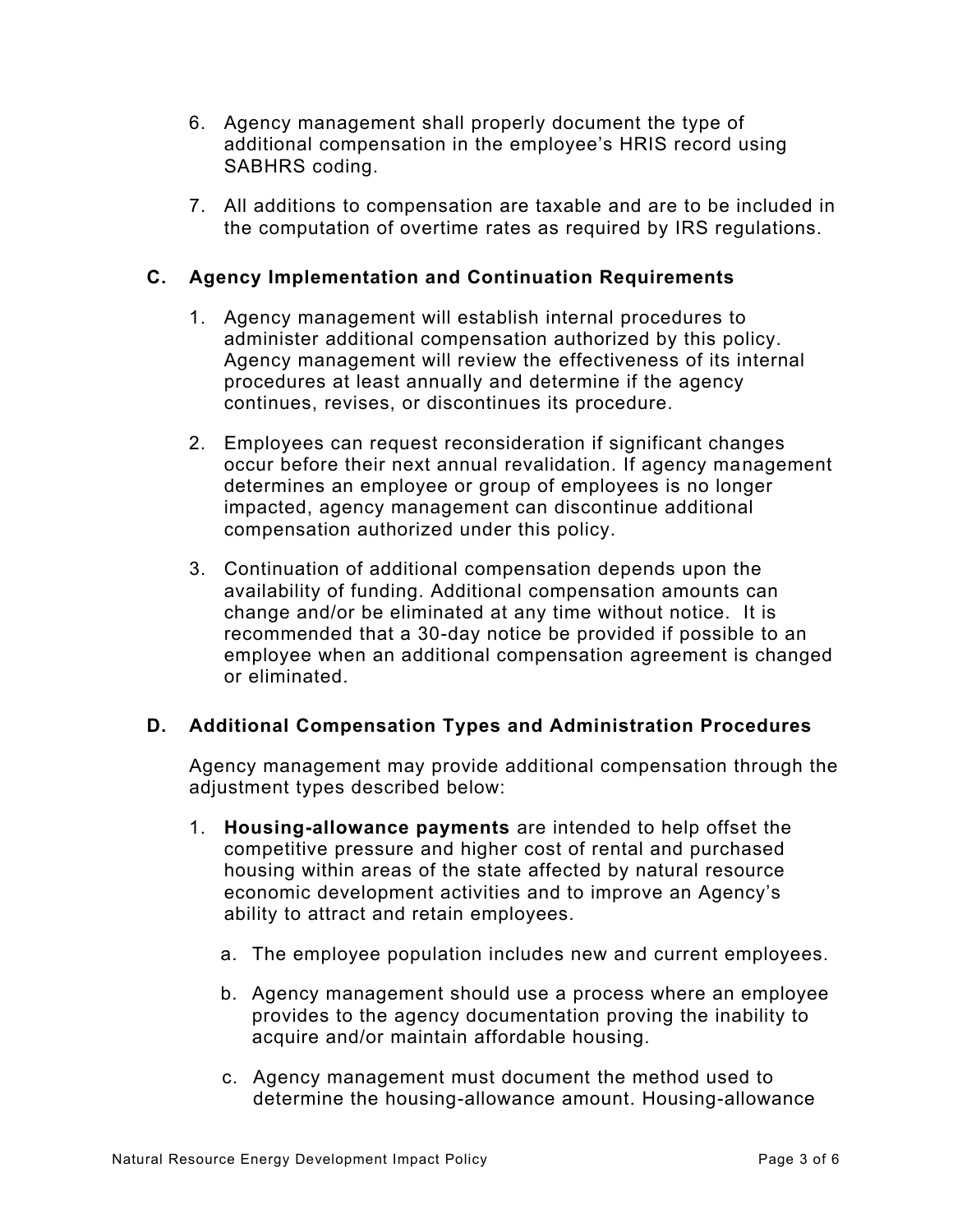compensation is paid as a flat-dollar, lump-sum amount, not added to an employee's base pay rate.

- 2. **Travel subsidies** help to offset the cost of travel for employees who cannot find adequate, affordable housing within 50 one-way miles of the employee's assigned work location due to a shortage of available housing caused by the natural resource energy development activities.
	- a. Employees who are unable to find adequate, affordable housing within 50 miles (one way) of their assigned workplace incur additional travel expenses, such as fuel, vehicle maintenance, etc. Travel subsidies provide a defined monthly lump-sum adjustment to eligible employees to assist with the additional transportation costs incurred.
	- b. Agency management should use a process where an employee provides to the agency documentation proving the lack of adequate, affordable housing within 50 one-way miles of the employee's assigned workplace.
	- c. Based on the distance traveled, agency management can determine a specific monthly travel subsidy to provide to an employee.
	- d. At any point when an employee's travel status changes, the employee must notify agency management. Travel-subsidy payments can be modified or discontinued based on a travelstatus change or at any time.
- 3. **Signing incentives** are a lump-sum payment option intended to entice an applicant to accept an employment offer in a competitive job market.
	- a. The signing incentive is useful when an agency wants to recruit a candidate when other employers may be competing for the same potential employee. A signing incentive is also useful to bridge the gap between the salary a candidate wants and the offer that is being made. The advantage of a signing incentive for the employer is that it is a one-time payment and not a recurring annual expense.
	- b. Agency procedures should require documentation indicating the benefit of recruiting the candidate when seeking approval for a signing incentive.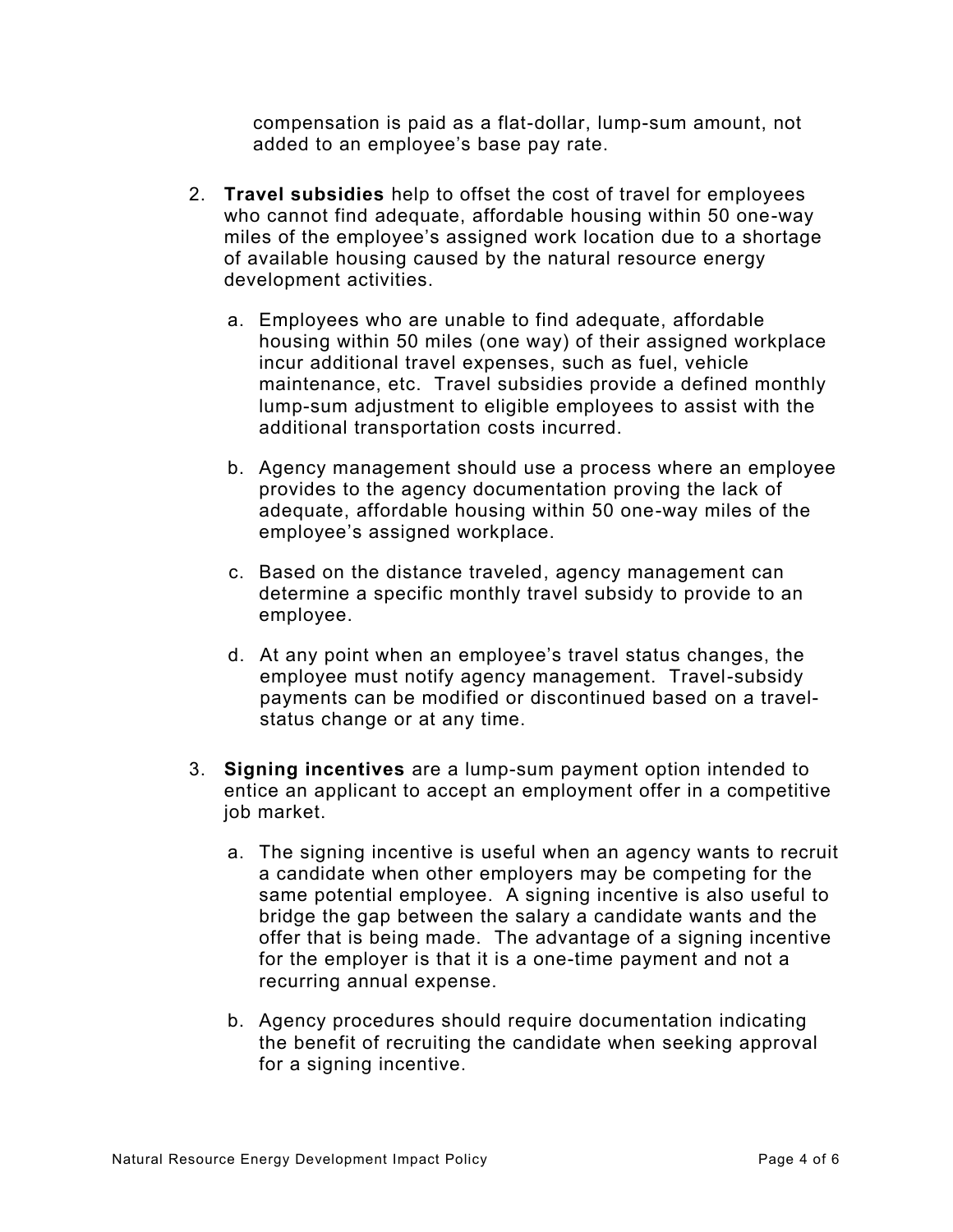- c. Signing incentives can be paid over a period of time, e.g., an initial amount paid at hire, another amount paid at six months, and a third amount paid at the completion of one year of employment. This process provides additional incentive for the employee to remain with the agency.
- 4. **Retention incentives** are lump-sum payments outside of an employee's regular salary offered as an incentive to keep an employee, particularly during a crucial business need.
	- a. Customarily, retention incentives encourage employees to remain in a job for a defined period of time. Retention incentives are usually focused toward key employees whose lost knowledge and abilities may negatively impact the work environment.
	- b. Agency procedures must require documentation indicating the benefit of retaining the employee when seeking approval for a retention incentive from agency management.
	- c. Retention incentives can be a one-time amount or a series of payments made over a period of time, e.g., an initial amount paid immediately, another amount paid at a period of months later, and subsequent interval payments at defined time periods. Extension of payments encourages an employee to remain in the job.
- 5. **Special contingencies** may be considered as part of an agency's procedure if approved by agency management. Agency management is responsible for documenting and reporting any special contingencies implemented and providing the details of the contingencies to the Department of Administration. The agency shall properly document the type and rationale in the employee's personnel record.

## **IV. Definitions**

All definitions under  $2-18-101$ , MCA, apply to this policy. The following definitions also apply.

**Lump Sum:** Payment of a specific amount for a particular purpose that is not paid at an hourly rate and is not included as a portion of base pay. The lump-sum payment can be a single, one-time payment or multiple, specific payment amounts scheduled to be paid at specific time intervals.